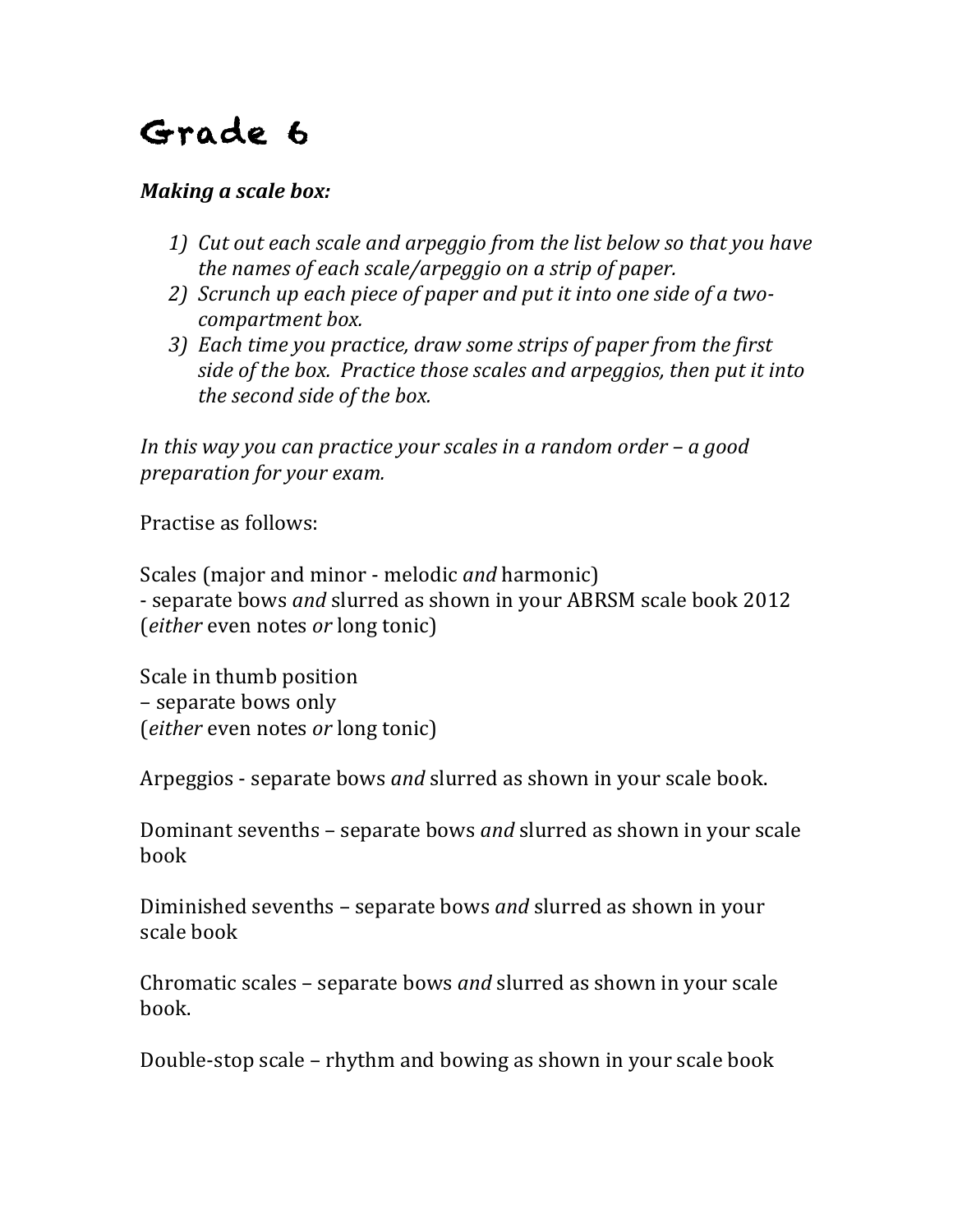One-octave:

## **Double-stop scale: in sixths in C major**

## **Scale in thumb position: D major**

Two-octaves:

**Dominant seventh in the key of F**

**Dominant seventh in the key of G**

**Dominant seventh in the key of Bb**

**Dominant seventh in the key**  $of E$ 

**Diminished seventh starting on C**

**Diminished seventh starting on D**

**Diminished seventh starting on F**

**Diminished seventh starting on B**

**Chromatic scale starting on C** 

**Chromatic scale starting on D** 

**Chromatic scale starting on F** 

**Chromatic scale starting on B**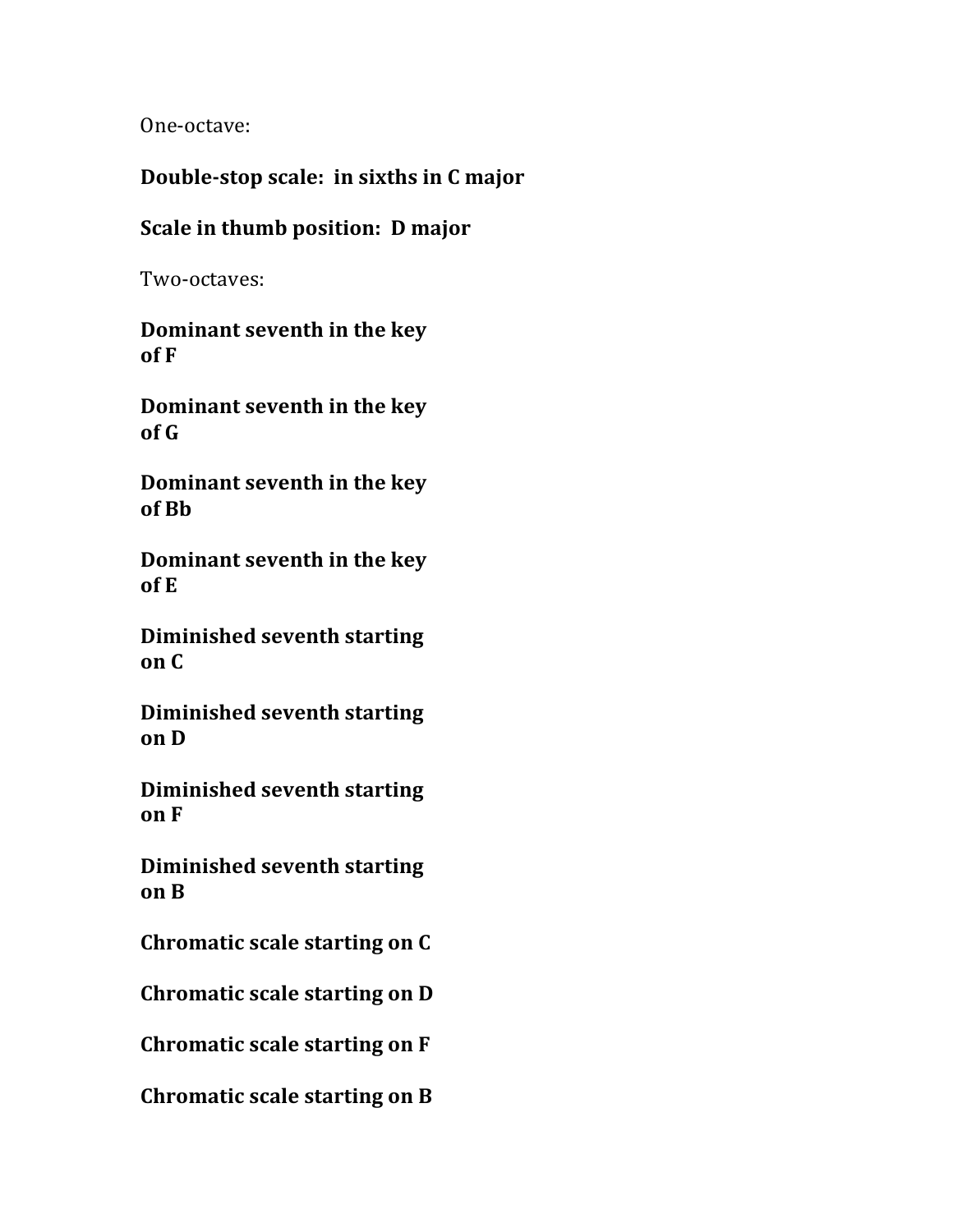**F** major scale

**F** harmonic minor scale

**F** melodic minor scale

*F major arpeggio*

*F minor arpeggio*

**B** major scale

**B** harmonic minor scale

**B** melodic minor scale

*B major arpeggio*

*B minor arpeggio*

Three octaves:

**C major scale**

**C harmonic minor scale**

**C melodic minor scale**

*C major arpeggio*

*C minor arpeggio*

**D major scale**

**D harmonic minor scale**

**D melodic minor scale**